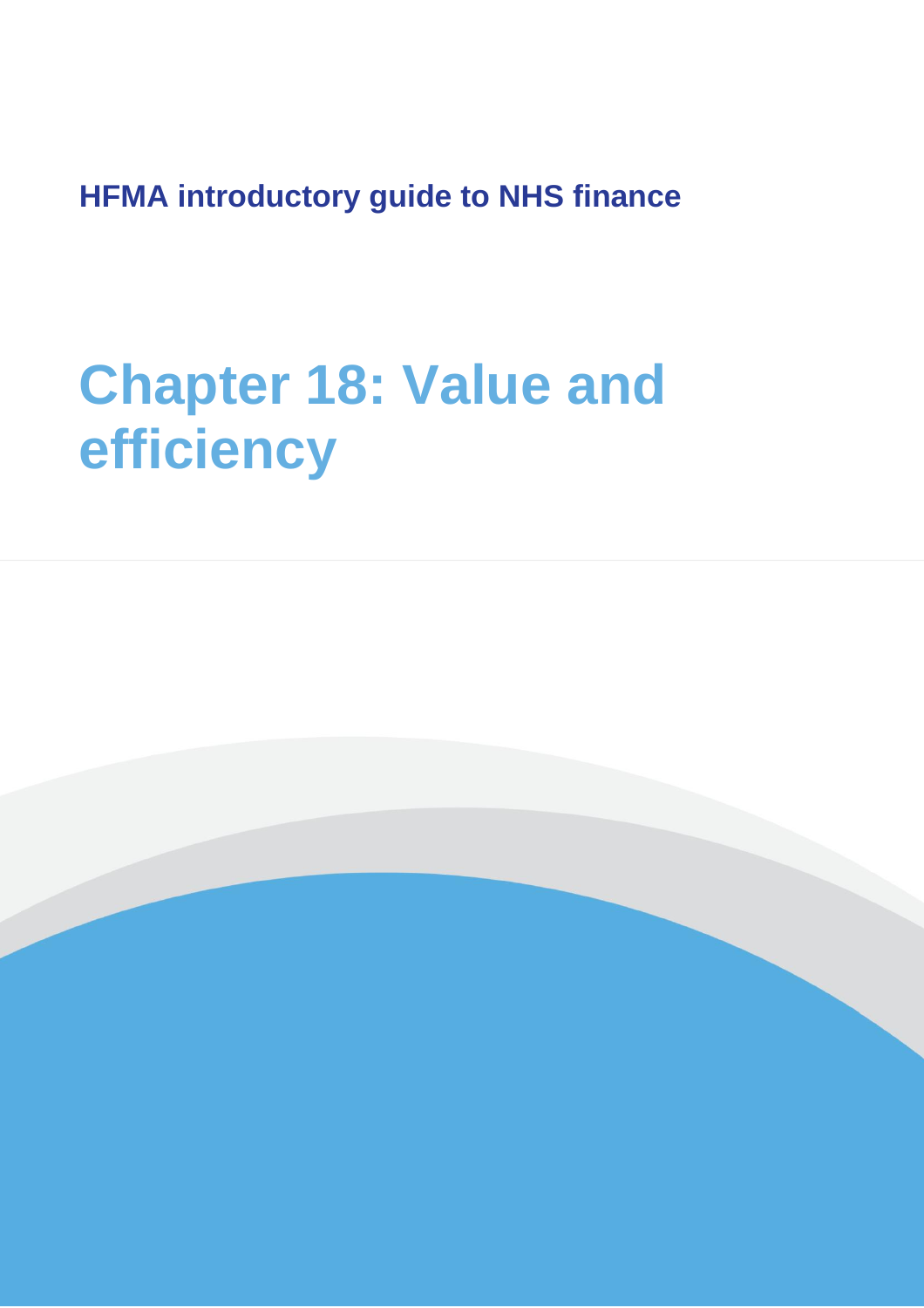# **Chapter 18: Value and efficiency**

#### **Overview**

**This chapter describes how the NHS maximises the use of its resources by focusing on value and efficiency.**

#### **18.1 Maximising the use of resources for patient care**

When the government published the *NHS long term plan,* it made it clear that the plan needed to ensure that 'every penny is well spent.' The then prime minister, Theresa May, said *'It must be a plan that tackles wastes, reduces bureaucracy and eliminates unacceptable variation, with all these efficiency savings reinvested back into patient care.'* In essence, she was talking about the need for a plan that delivered value – getting the best outcomes for the least cost.

As the country emerges from the immediate needs of the Covid-19 pandemic, finances are once again becoming constrained. The focus on efficiency in the NHS has increased and expectations are high around the efficiencies that can be achieved through changing working practices. Revitalising cost improvement programmes (sometimes known as waste reduction programmes) and focusing on value will be essential to ensure that resources are being used well and effectively.

The move to greater system working with the introduction of integrated care systems (ICSs) supports the aim of the *NHS long term plan* to improve population health in a financially sustainable way. Value and efficiency are increasingly being considered at system level as well as within individual organisations.

#### **18.2 What do we mean by value?**

#### **National Audit Office definition**

The National Audit Office<sup>242</sup> uses three criteria to assess the value for money of government spending, which they describe as the 'optimal use of resources to achieve the intended outcomes':

**Economy:** minimising the cost of resources used or required (inputs) – spending less;

**Efficiency**: the relationship between the output from goods or services and the resources to produce them – spending well; and

**Effectiveness**: the relationship between the intended and actual results of public spending (outcomes) – spending wisely.

#### **Value-based healthcare and the value equation**

The notion of value in healthcare has largely been based on the work of Professor Robert Kaplan and Professor Michael Porter of Harvard Business School in the US. They define value as the 'health outcomes achieved that matter to patients relative to the cost of achieving those outcomes'. This is often referred to as the value equation.

<sup>242</sup> National Audit Office, *[Assessing value for money,](https://www.nao.org.uk/successful-commissioning/general-principles/value-for-money/assessing-value-for-money/)* 2021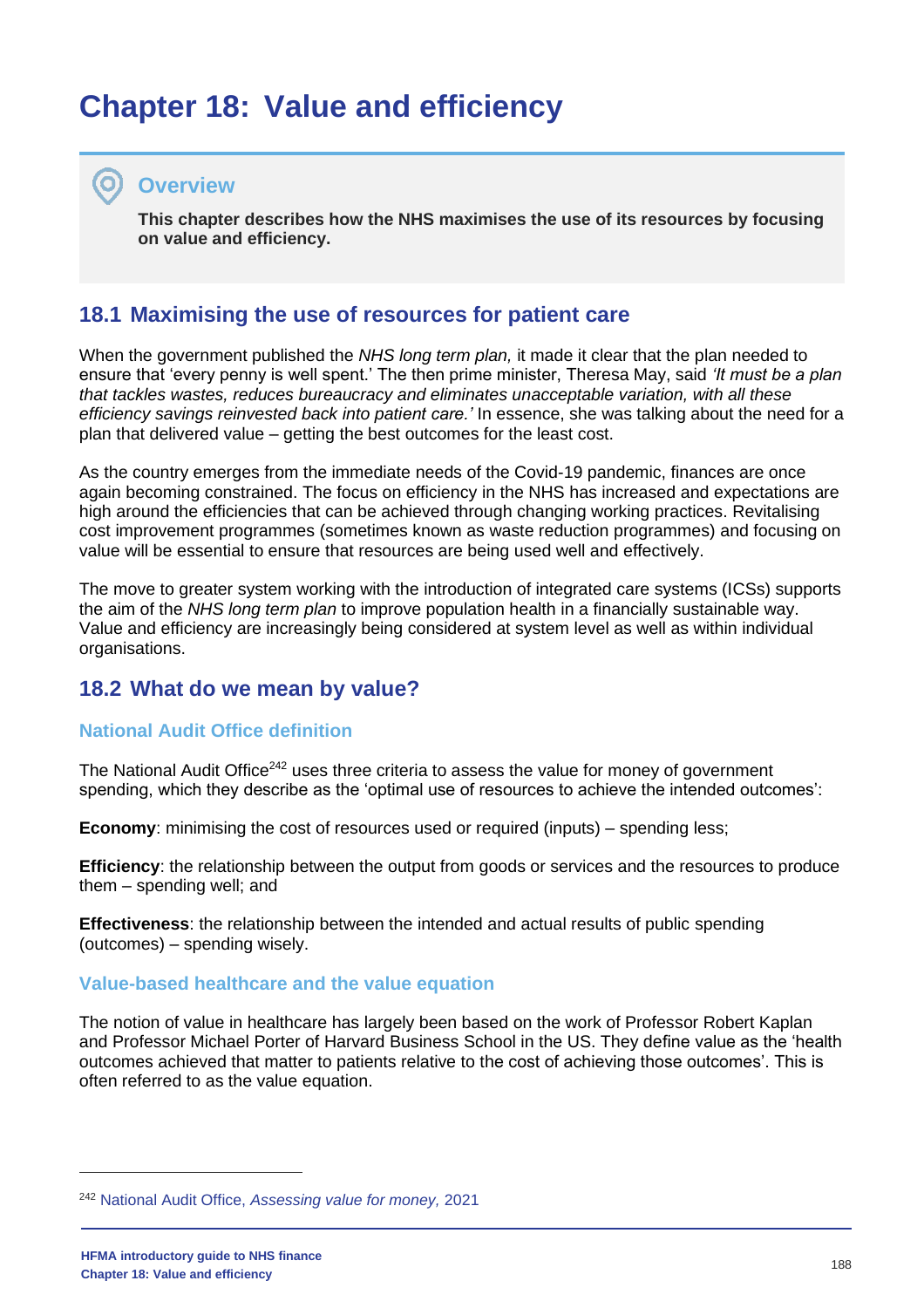#### **Figure 8: The value equation**



**Outcomes** are the full set of patient outcomes over the patient pathway

243 **Costs** are the total costs of resources used to care for a patient over the patient pathway

#### **Allocative value**

Technical value is about optimising the use of resources to achieve the best possible outcomes for people being treated within a given pathway or process. Achieving technical value is important for both individual organisations and systems, but a preceding question for systems is 'how should we allocate healthcare resources across the system to maximise outcomes for our local population?' This is often described as allocative value or allocative efficiency.

The NHS needs to consider allocative value as well as technical value. A hospital might optimise its treatment pathway such that admitted patients receive the best possible care in that setting. But this is only part of the patient's pathway; real value might be delivered if the patient had not been admitted in the first place. If a patient had been identified earlier as needing support and then that support had been provided in a community setting, it may well have delivered better outcomes for the patient by avoiding a hospital admission and – at a system-level – reduced overall costs of treatment.

#### **The Triple Aim** 244

Population health is a key component of the 'Triple Aim'. The Institute for Healthcare Improvement Triple Aim is a framework that describes an approach to optimising health system performance. It believes new ways of working must be developed to simultaneously pursue three goals:

- improving the patient experience of care (including quality and satisfaction)
- improving the health of populations
- reducing the per capita cost of healthcare.

# **18.3 Outcome measures**

Outcome data is a key building block when measuring value. Although the NHS collects a lot of clinical data, many of the measures focus on inputs, processes, or outputs, rather than outcomes.

<sup>243</sup> See chapter 17

<sup>244</sup> [Institute for Healthcare Improvement,](http://www.ihi.org/engage/initiatives/TripleAim/Pages/default.aspx) *The IHI triple aim,* 2021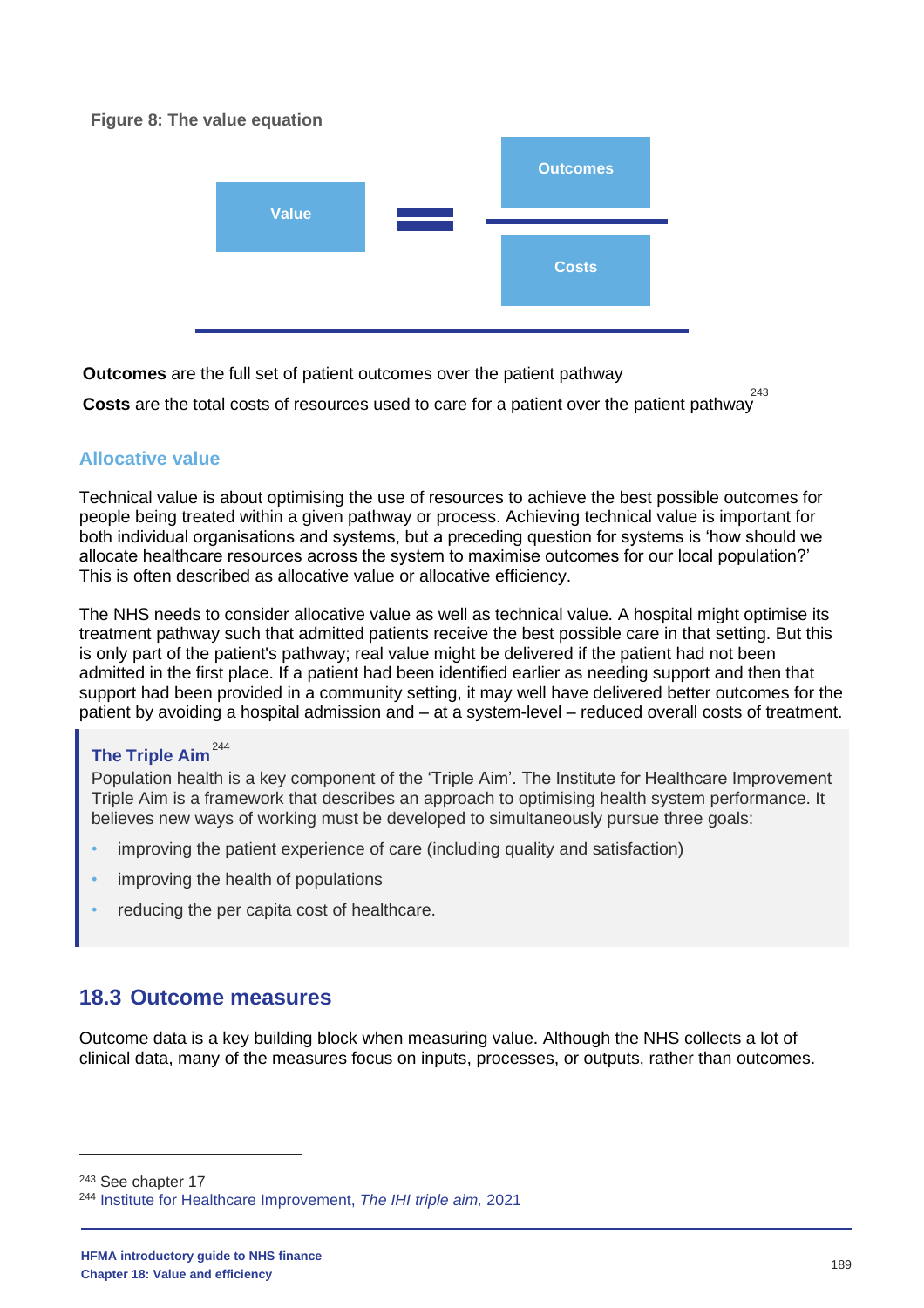As well as looking at clinical outcomes, it is important to measure value in terms of the outcomes that matter to patients, for example patient-reported outcomes measures (PROMS) and experience measures (PREMS).

The International Consortium for Health Outcomes Measurement (ICHOM)<sup>245</sup> has developed standard sets of outcome measures for a wide range of medical conditions.

# **18.4 Financial efficiency programmes**

NHS organisations have to implement efficiency plans to support the delivery of high-quality care within the limited resources available. These plans are often known as cost improvement programmes (CIPs) or waste reduction programmes. They focus on either using existing resources in a more efficient way (for example increasing the number of patients treated within a theatre session) or reducing the level of resources required to deliver the same level of healthcare services, both are ways of improving productivity.

The approach can involve maximising the use of resources required to deliver current service models, or more fundamentally changing the way services are delivered by redesigning clinical pathways. This is commonly known as 'transformational change.'

# **18.5 The role of clinical and financial collaboration in improving value**

Good collaborative relationships are required between finance, operational staff, and clinicians to ensure value is at the centre of decision-making. Every clinical decision is a financial decision, and finance and clinical professionals need to share responsibility for deciding priorities and allocating resources. Quality and productivity improvements become possible when clinical and finance staff collaborate, as their joint efforts can highlight inconsistencies in service delivery, reduce waste, improve patient safety, and identify new pathways of care.

The lack of finance training earlier in their career means that senior clinicians often do not have the expertise they need in this area. Likewise finance staff can struggle to understand the clinical world and may need to think more imaginatively about how they present finance data to clinical teams. Getting the right people in the room with the relevant skillsets, looking at activity, outcome and cost data that is clinically meaningful, is a powerful driver for service transformation and quality improvement.

The HFMA briefing *Exploring the role of the NHS finance business partner*<sup>246</sup> notes that *'Finance business partners are a relatively new role in the NHS, but they can play a key part in supporting the delivery of safe, effective and financially sustainable clinical services. They also have a critical role in supporting the decision-making of the clinicians and operational managers with whom they work.'*

# **18.6 National initiatives supporting the value and efficiency agenda in England**

There are a number of initiatives currently underway in England which support the value and efficiency agenda:

- Getting It Right First Time (GIRFT)
- patient-level costing (PLICS)<sup>247</sup>
- the model health system.

<sup>245</sup> [International Consortium for Healthcare Outcomes Measurement,](https://www.ichom.org/mission/) *Our mission,* [accessed April 2022] <sup>246</sup> HFMA, *[Exploring the role of the NHS finance business partner,](https://www.hfma.org.uk/publications/details/exploring-the-role-of-the-nhs-finance-business-partner)* November 2019

<sup>&</sup>lt;sup>247</sup> See chapter 17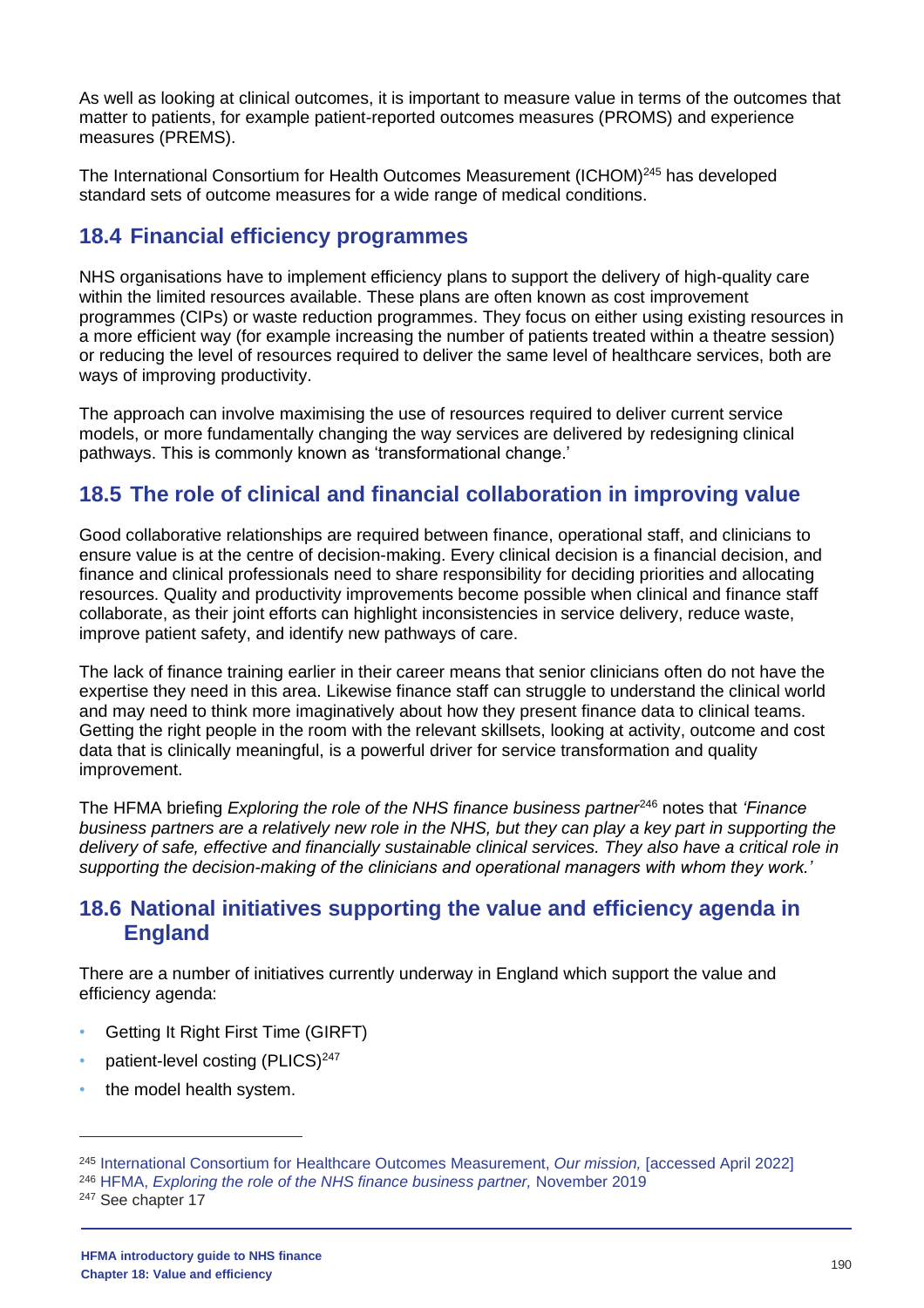#### **GIRFT**

GIRFT is designed to improve the quality of care within the NHS by reducing unwarranted variations. By tackling variations in the way services are delivered across the NHS, and by sharing best practice between trusts, GIRFT identifies changes that will help improve care and patient outcomes, as well as delivering efficiencies such as the reduction of unnecessary procedures and cost savings.

The programme is led by frontline clinicians who are expert in the areas they are reviewing. There are over forty clinical workstreams underway, covering acute surgical and medical specialties, as well as mental health.<sup>248</sup>

#### **Lord Carter's operational and productivity reviews and the Model Hospital**

Between 2016 and 2018, Lord Carter of Coles published a series of operational and productivity reviews<sup>249,250,251</sup>, which identified significant unwarranted variation across key resource areas in acute, community, mental health and ambulance services. By eliminating variation in quality and efficiency, the reports concluded that the NHS would deliver better services for patients and save money.

The model hospital was initially developed to meet recommendations set out in Lord Carter's review of acute hospitals. It provides a comparative view of NHS operational productivity at a provider level. It is broken down into six sections offering different perspectives from which to review hospital activity: board-level oversight; clinical service lines; corporate service lines; people; care settings; and clinical support services. Using a weighted activity unit (WAU) it helps NHS trusts compare their productivity on a like-for-like basis.

There are different versions of the model hospital for acute, mental health, community and ambulance services, which are incorporated into the model health system<sup>252</sup> which provides operational and system-level data across local ICS areas.



# **Key learning points**

- Constrained finances means that the NHS must continually consider how to improve value and efficiency.
- NHS organisations have to implement efficiency programmes, commonly known as cost improvement programmes, to either use the existing resources in a more efficient way or reduce the level of resources required to deliver the same level of healthcare services.
- The value equation and allocative value provide the NHS with a framework for maximising the use of resources for patient care at an organisational and system level.
- Collaboration between finance staff and clinicians is key to improving value.
- National initiatives such as GIRFT and the model health system both support the value agenda in England.

<sup>248</sup> [Getting It Right First Time,](https://www.gettingitrightfirsttime.co.uk/what-we-do/) *What we do,* [accessed April 2022]

<sup>249</sup> [Department of Health and Social Care,](https://www.gov.uk/government/publications/productivity-in-nhs-hospitals) *Productivity in NHS hospitals,* June 2015

<sup>250</sup> NHS, *[Lord Carter's review into unwarranted variations in mental health and community health services,](https://www.england.nhs.uk/publication/lord-carters-review-into-unwarranted-variations-in-mental-health-and-community-health-services/)* May [2018](https://www.england.nhs.uk/publication/lord-carters-review-into-unwarranted-variations-in-mental-health-and-community-health-services/)

<sup>251</sup> NHS, *[Lord Carter's review into unwarranted variation in NHS ambulance trusts,](https://www.england.nhs.uk/publication/lord-carters-review-into-unwarranted-variation-in-nhs-ambulance-trusts/)* September 2018

<sup>252</sup> NHS, *[The model health system,](https://www.england.nhs.uk/applications/model-hospital/)* [accessed April 2022]